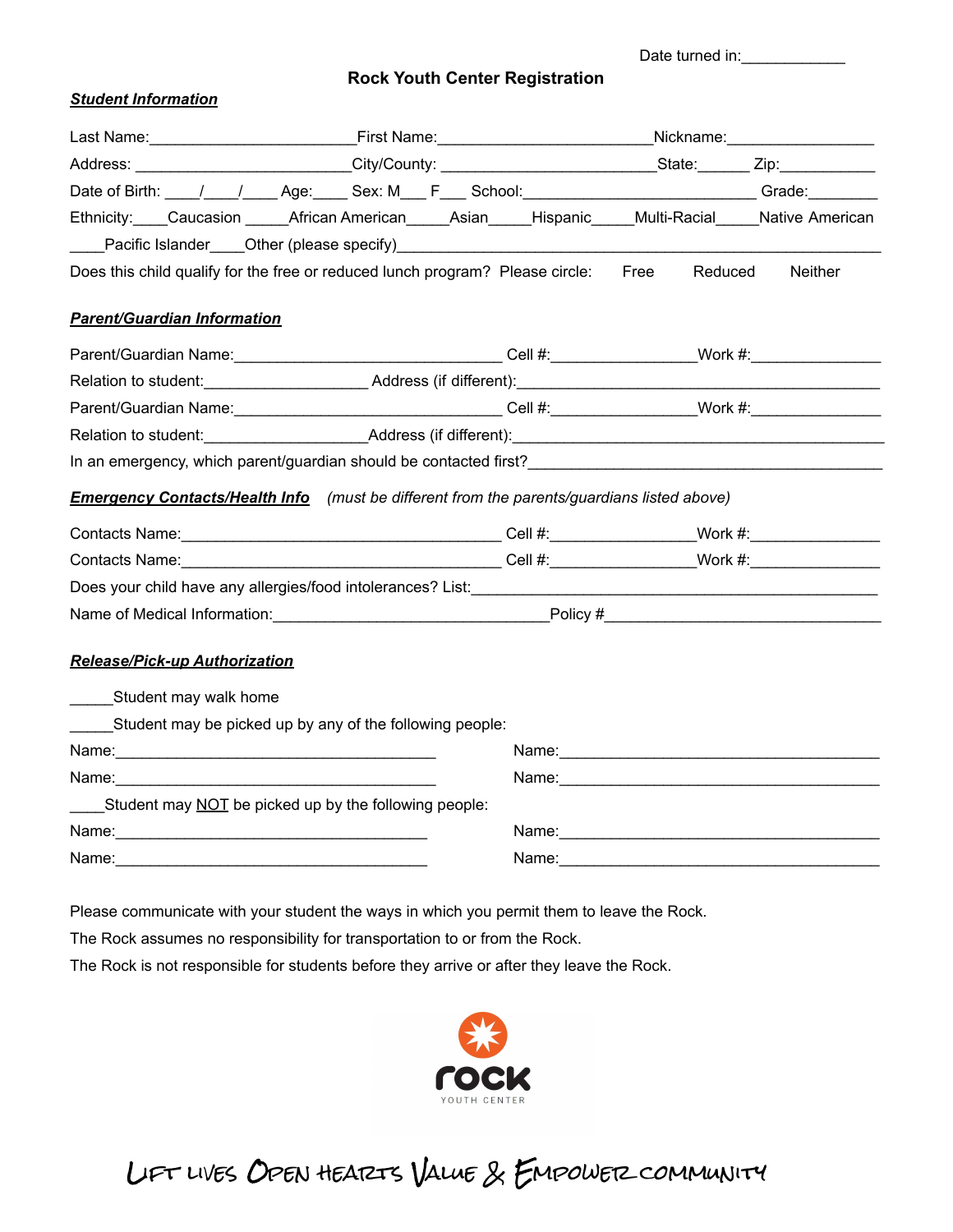#### **Who is eligible to join the Center?**

• The Rock Youth Center afterschool program is open for students in 6th-12th grades from 3:30-6:00pm, Monday-Friday on scheduled school days.

## **Open door policy**

- The Rock operates on an **open-door policy** for all members, meaning that members are allowed to come anytime between 3:30-6:00pm. Once the student leaves the Center, they may not return that day unless granted special permission from the staff. The Rock only supervises students as they remain in the building.
- The Rock assumes no responsibility for members who choose not to come on a particular day or who choose to leave early.
- If parents/guardians wish for their child to remain in the Center at all times, they must instruct him/her not to leave.
- Parents/guardians/authorized people must pick up teens by 6:00pm closing time. There is a \$5.00 charge per every fifteen minutes late. Please call 231-263-7000 if there is an unexpected inconvenience and we will take that into consideration.

#### **Entering and exiting Youth Center**

- **●** Students must sign-in using the sign-in sheet on the desk,
- **●** When leaving, students should notify a staff member that they are leaving for the day.
- **●** Students may not return to the Center after leaving, unless given permission by staff that day.
- **●** Students must remain in areas where staff supervision is present.

#### **Membership**

- **●** There is no charge for membership. New members must submit the completed registration form on their first day in the Rock.
- **●** Returning members will submit new forms at the beginning of the school year.

## **Computers**

- The Rock of Kingsley Youth Center electronic network facilities are to be used for education, related functions, and applications.
- The Center director will have access to all files, including email. Users will have no expectation of privacy with regard to said files or email.
- Any attempt to break the law through use of the network will result in litigation against the offender by proper authorities. If such an event should occur, the Rock of Kingsley Youth Center will fully comply with the authorities to provide any information necessary for the litigation process.

## **Prohibited Behaviors**

- Profanity/Inappropriate Language Possession of Tobacco
- 
- 
- Defiant or Disrespectful Behaviors **Vandalism and Theft**
- 

● Bullying/Harassment **Possession of Illegal Substances** ● Violent Behaviors Possession of Weapons Display of PDA **Inappropriate clothing**